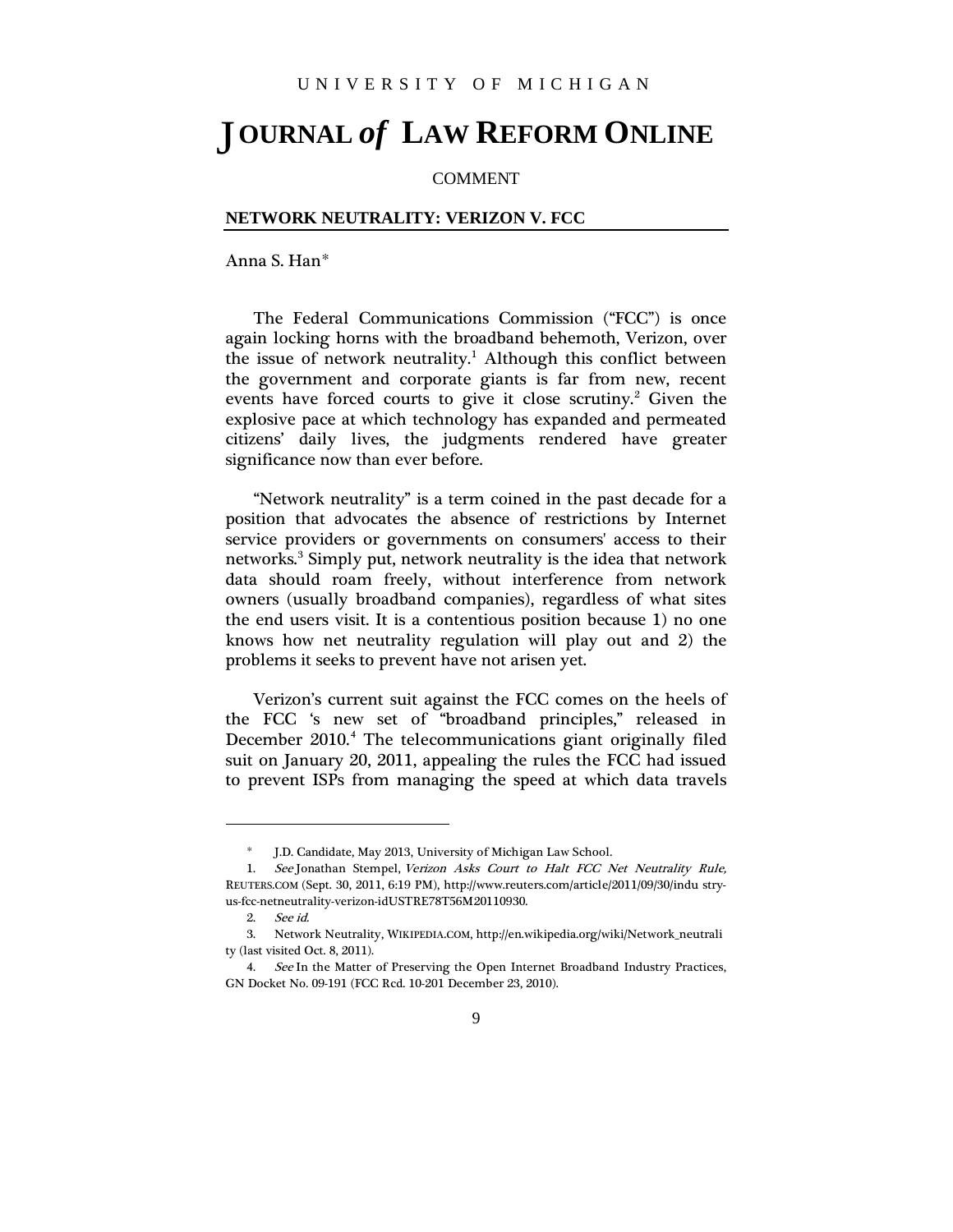through their networks.<sup>[5](#page-1-0)</sup> The court dismissed the suit on the basis that Verizon had filed prematurely, given that the new FCC rules had not even been published in the Federal Register.<sup>[6](#page-1-1)</sup>

However, it is important to note two things: 1) the D.C. Circuit court in Verizon's initial suit left open the question of whether the FCC's network neutrality order should be reviewed under Section  $402(a)$  or Section  $402(b)$  of the Communications Act,<sup>[7](#page-1-2)</sup> and 2) prior to Verizon's suit, the FCC was already embroiled in other litigation on the same matter. For example, in one recent case, a three-judge panel on the D.C. Circuit pushed back on the FCC's authority to regulate a huge cable company's management of peer-to-peer traffic on its network.<sup>[8](#page-1-3)</sup> This point is relevant and crucial because Verizon filed its current notice of appeal in the D.C. Circuit, hoping to take advantage of a relatively conservative court that has demonstrated an aversion to network neutrality. In addition, if a court concluded that Section 402(b) was the correct statute by which to read the FCC's new rules, the D.C. Circuit is more likely to hear Verizon's suit because it has sole jurisdiction over Section  $402(b)$  claims.<sup>[9](#page-1-4)</sup>

However, the FCC responded with a motion to dismiss Verizon's Section 402(b) claim on the basis that Section 402(b)(5) "applies only when this Court is asked to review an FCC order that modifies specific individual licenses. It does not apply to review of generally applicable Commission orders that, like the Open Internet Order, regulate a broad group of licensees as a class."[10](#page-1-5)

1

<span id="page-1-0"></span><sup>5.</sup> See Higginbotham, Stacey, Here's What's Hiding in Verizon's Net Neutrality Suit, GIGAOM (Jan. 20, 2011, 3:42 PM), http://gigaom.com/broadband/heres-whats-hidingbehind-verizons-net-neutrality-suit/.

<span id="page-1-1"></span><sup>6.</sup> See Verizon v. FCC, 2011 U.S. App. LEXIS 6908 (D.C. Cir. Apr. 4, 2011) (holding that "The challenged order is a rulemaking document subject to publication in the Federal Register, and is not a licensing decision 'with respect to specific parties.' 47 C.F.R. § 1.4(b)(1) and Note.").

<sup>7.</sup> See id.

<sup>8.</sup> Comcast Corp. v. FCC, 600 F.3d 642 (D.C. Cir. 2010) (emphasis added).

<span id="page-1-4"></span><span id="page-1-3"></span><span id="page-1-2"></span><sup>9.</sup> 47 U.S.C. § 402(b) (2010) ("Appeals [from this section] may be taken from decisions and orders of the Commission to the United States Court of Appeals for the District of Columbia…").

<span id="page-1-5"></span><sup>10.</sup> Motion to Dismiss at 7, Verizon v. FCC, FEDERAL COMMUNICATIONS COMMISSION, http://transition.fcc.gov/Daily\_Releases/Daily\_Business/2011/db1005/DOC-310225A1.txt (last visited Oct. 8, 2011).